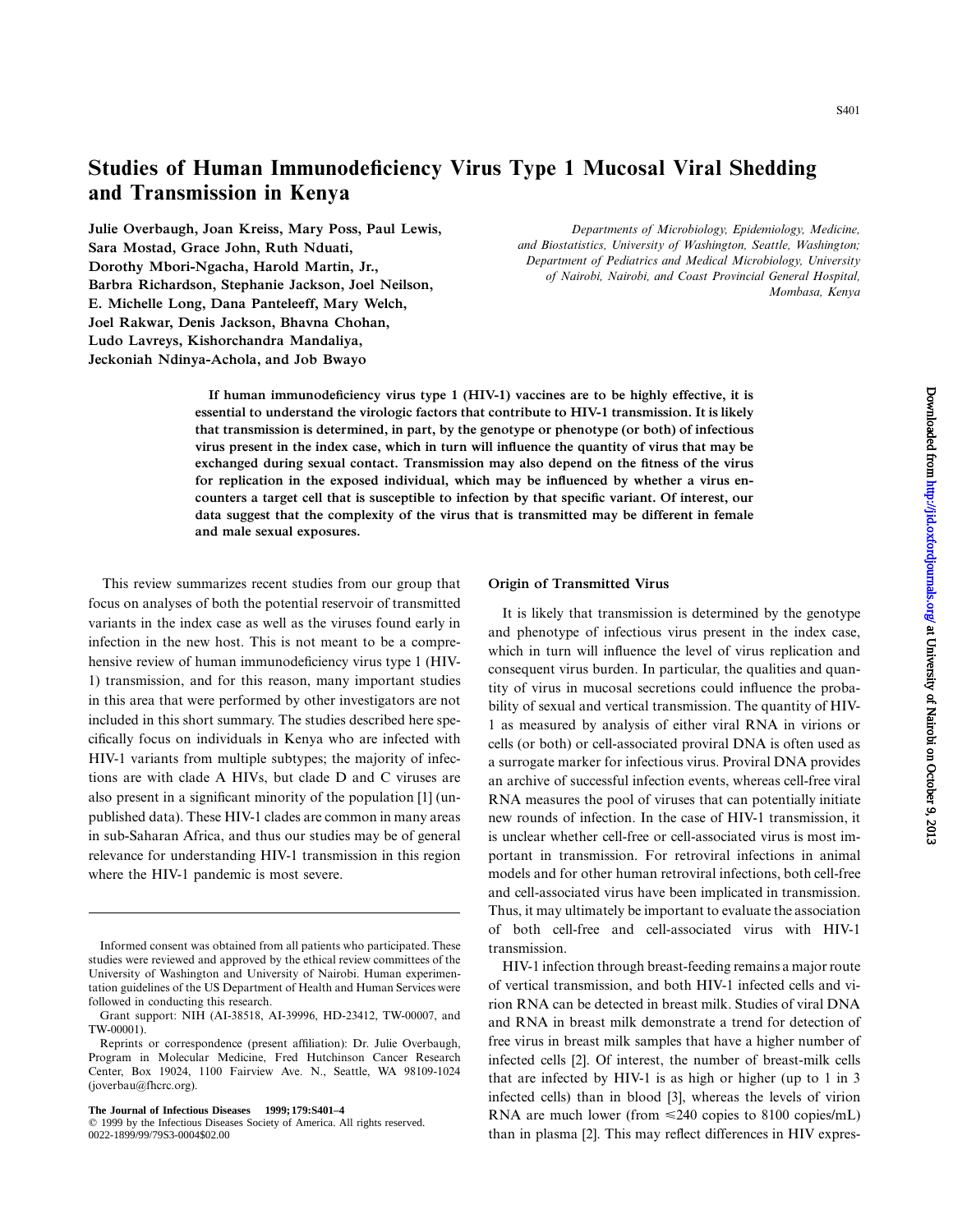sion in the target cells in which virus is replicating in peripheral blood versus breast milk, or it may reflect the fact that plasma virus may originate from a much larger systemic pool, including lymph node cells. High levels of infected breast-milk cells were correlated with lower CD4-positive T cell numbers, and in immunosuppressed women there was an increased prevalence of HIV-1–infected cells in breast milk when the women were vitamin A deficient [3]. The quantities of both DNA and RNA were higher in mature milk than in colostrum, suggesting that the infant continues to be exposed to significant quantities of HIV-1 while being breast-fed. However, these studies did not attempt an in-depth analysis of the temporal patterns of HIV-1 shedding in breast milk, and this, along with further analyses of the interrelationship of viral DNA, RNA, and other cofactors in breast-feeding transmission, will be important in advancing our understanding of the timing and mechanisms of postpartum HIV-1 transmission.

We have also examined the correlates of cervical and vaginal shedding in both pregnant and nonpregnant women, focusing initially in these studies on shedding of HIV-1 infected cells. There were several correlates of shedding that were similar in genital mucosal secretions compared with breast milk, and women who shed HIV-1–infected cells in mucosal secretions were more likely to shed infected cells in their breast milk. There was also an association between vaginal DNA shedding and vitamin A deficiency in both pregnant and nonpregnant women. For example, in nonpregnant women, severe vitamin A deficiency was associated with a 12.9-fold increased odds of vaginal shedding after adjusting for the CD4 cell count [4]. In both groups, markers for immunosuppression correlated with cervical as well as vaginal shedding [4, 5]. Together, these data suggest that factors such as immunosuppression, which are associated with an increased systemic virus load, are also associated with increased local virus load. In fact, in a small group of 17 women, shedding of infected cells from the genital tract was found to be more common in women with a higher plasma viral RNA level [6]. Thus, replication of virus in the mucosa may be influenced directly by the amount of virus in the periphery, perhaps as a result of continued virus trafficking. Alternatively, there may be higher levels of local virus replication or impaired immune surveillance at mucosal sites in immunosuppressed or vitamin A–deficient hosts.

The presence of other genital tract infections, such as gonococcal cervicitis and vaginal candidiasis, as well as abnormal cervical and vaginal discharge, have been associated with increased shedding of infected cells from the cervix and vagina [4, 5]. Cervical shedding of HIV-1–infected cells has been linked to the use of hormonal contraceptives, including both injectable progesterone and oral contraceptive pills [4]. Of importance, a dose effect was observed in women who used low-dose versus high-dose oral contraceptive pills [4]. Taken together with studies showing an increased susceptibility to infection in high-risk HIV-1–seronegative women using injectable progesterone [7], these data may suggest that female sex steroid hormones promote an environment in the genital mucosa that is more favorable for HIV-1 replication. However, analyses of genital tract shedding throughout the menstrual cycle did not demonstrate a cyclic pattern of HIV-1 shedding in response to normal hormonal fluctuations in women [6]. Instead, this study suggested that there are some women who are more likely to shed HIV-1–infected cells, and these women generally have lower levels of CD4-positive lymphocytes and higher systemic viral load [6].

It remains to be established whether increased amounts of virus or infected cells in mucosal secretions are associated with increased transmission. If systemic virus replication provides a model for mucosal virus replication, then higher levels of virus may reflect emergence of a predominately T cell–tropic virus population in the mucosa. On the basis of current models for transmission to men and infants, such viruses may be predicted to be less efficiently transmitted. However, the predominance of T cell–tropic variants may be counterbalanced by higher quantities of virus, a portion of which perhaps remain macrophage tropic or dual tropic. Moreover, there are little or no data on the phenotype of viruses transmitted to women, and it is possible that T-tropic viruses may contribute to infection in women exposed to HIV-1 through sexual contact.

Thus, despite the intuitive appeal of models linking increased viral shedding with transmission, it will be important to directly examine whether higher levels of virus in mucosal secretions correlate with an increased chance of transmission. Such studies are extremely difficult because sampling of the index case near the time of transmission is generally impractical, especially in the case of sexual transmission. However, this model can, at least in part, be tested in the setting of vertical transmission where the index case can be clearly identified and the timing of transmission can be estimated and samples obtained. In the context of such studies, it will be important to analyze the relationship of viral phenotype and genotype on replication and shedding of HIV-1 and the impact of these, independently and collectively, on transmission.

## **Studies of Transmitted Viruses**

To develop strategies to prevent the spread of HIV-1, it is important to identify and characterize the viruses that are transmitted, particularly in areas of high incidence. These analyses may illuminate the properties of the virus that determine its fitness for transmission, define the earliest target cells for virus replication, and advance our understanding of the mechanisms of transmission. In addition, prototype transmissible isolates and clones of HIV-1 obtained from such studies may provide potentially useful strains for vaccine design.

Much of what is known about transmitted variants has been gleaned from analysis of viruses in persons who present with acute symptoms due to primary viremia or of viruses from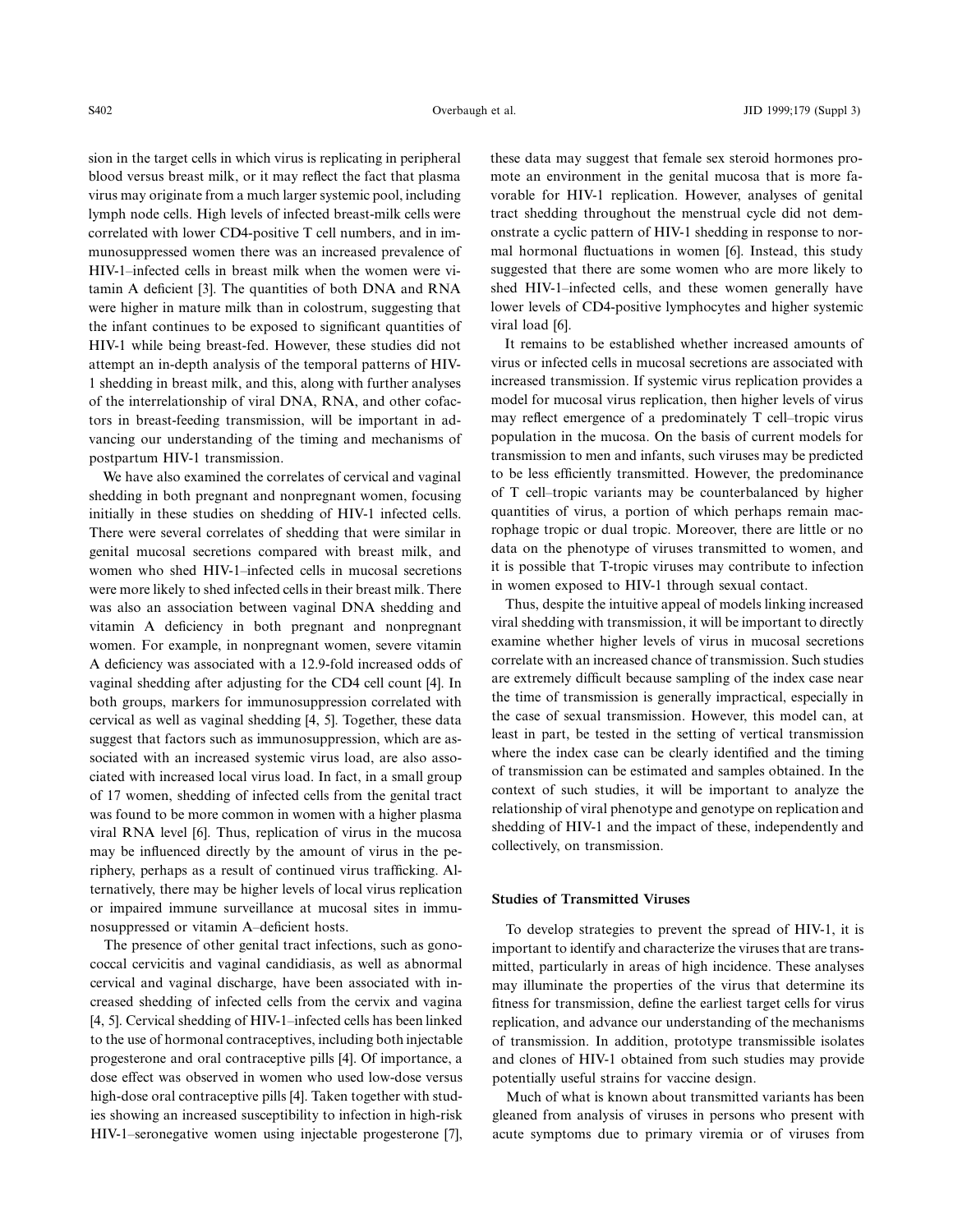individuals when they first test positive for HIV-1–specific antibodies. From analyses of viruses present at first detection of HIV-1 antibody, we have found that the virus population that is transmitted to women in Africa who acquire HIV-1 through heterosexual contact is typically heterogeneous [8]. A heterogeneous virus population was detected in most of the ∼20 women we have analyzed. In contrast, in our studies (unpublished data) and in studies from other groups, only 1 virus genotype has been detected in men infected through sexual contact with men or women and in infants infected vertically. Thus, it appears that women demonstrate more complexity in the virus population that is transmitted, whereas men and infants are similar in being persistently infected by a single virus (figure 1).

Phylogenetic analyses demonstrated that the detection of multiple virus genotypes in women at seroconversion was not the result of reinfection by different partners or dual infection by viruses from different subtypes [8]. We also assessed whether factors that are known to increase the risk of HIV-1 acquisition, such as intercurrent sexually transmitted diseases, might correlate with infection by multiple viruses, but no association was found in the initial study of 6 women or in ongoing studies of a larger sample size [8] (unpublished data). The presence of multiple variants early in infection was not specific to blood: A similar diversity was observed in the viruses from cells present in cervical secretions [8]. However, in individuals chronically infected with HIV-1, there appears to be some compartmentalization of viruses in blood versus the mucosa [9, 10].

It is important to keep in mind that our models of virus transmission are based largely on analyses using samples that likely were obtained from several weeks to several months after the infectious exposure. We infer from studies like these that



**Figure 1.** Schematic representation of virus population that is selected for transmission. Different proviral genomes are depicted schematically, and within each provirus, envelope genes (env) are distinguished by different patterns. Envelope is specifically highlighted because most analyses of diversity in viruses that are transmitted have focused on the env gene, in part because it is critical viral determinant of host cell tropism. Index case in this example has complex virus population, depicted as 6 proviral genomes with different env genes. Selection at transmission leads to infection with single variant in men and infants and some women, and this is typically macrophage-tropic (M-tropic) virus that can utilize CCR5 chemokine co-receptor for entry. Question marks indicate that tropism and co-receptor specificity of viruses transmitted to women infected by multiple variants is not known.